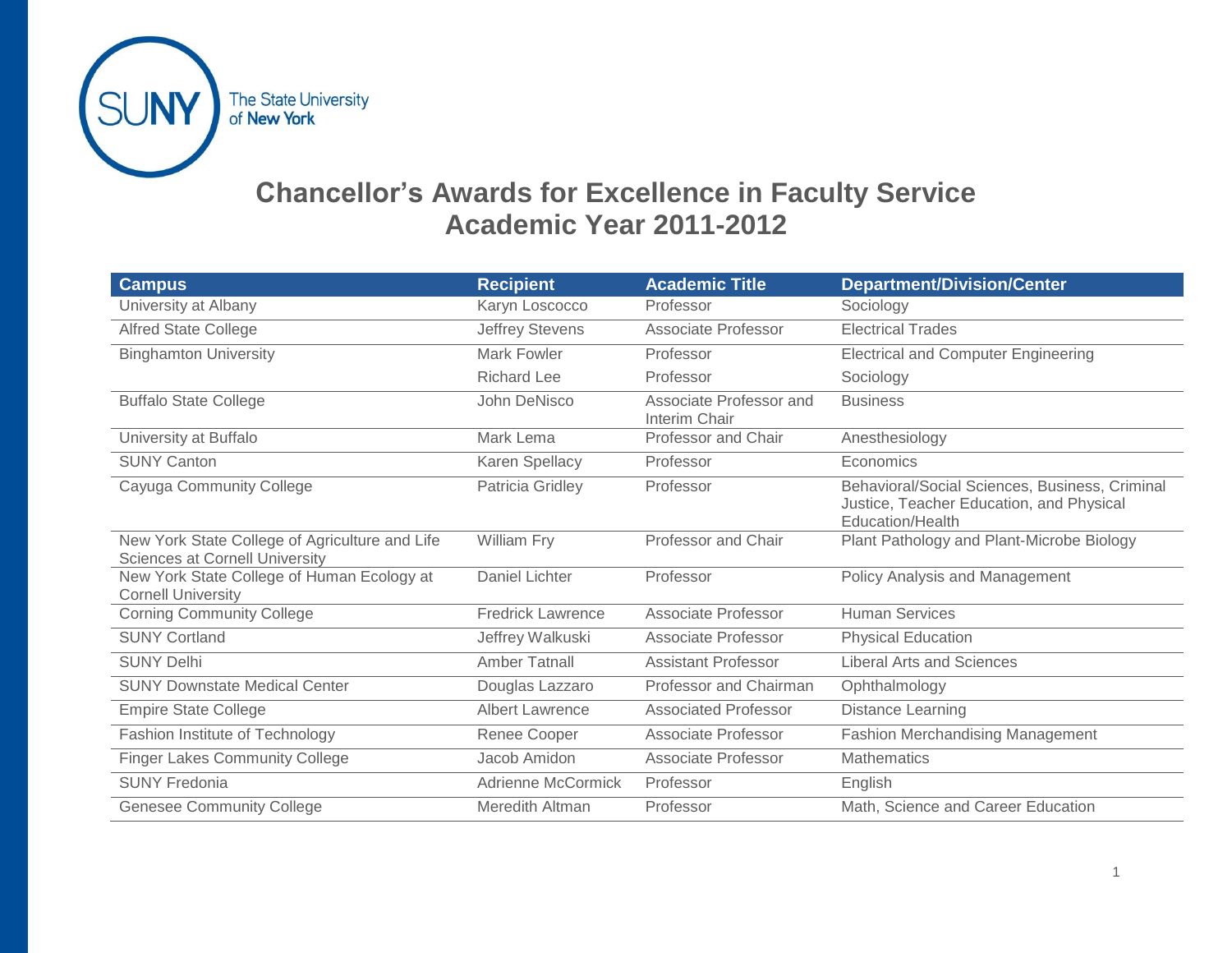| <b>Campus</b>                              | <b>Recipient</b>        | <b>Academic Title</b>           | <b>Department/Division/Center</b>                                  |
|--------------------------------------------|-------------------------|---------------------------------|--------------------------------------------------------------------|
| <b>SUNY Geneseo</b>                        | Kenneth Kallio          | Associate Professor             | Psychology                                                         |
| <b>Hudson Valley Community College</b>     | <b>Donald Frament</b>   | Associate Professor             | Instructional Support Services and Retention                       |
| Jefferson Community College                | Joshua Dickinson        | Associate Professor             | English                                                            |
| Mohawk Valley Community College            | Pamela Fess             | <b>Assistant Professor</b>      | <b>Life and Health Sciences</b>                                    |
| Monroe Community College                   | Peter Collinge          | Professor                       | <b>Mathematics</b>                                                 |
|                                            | Renee Rigoni            | Professor                       | <b>Business Administration</b>                                     |
|                                            | <b>Terrill Tugel</b>    | Professor                       | <b>Biology</b>                                                     |
| Nassau Community College                   | Michael Steuer          | Professor                       | Mathematics, Computer Science and<br><b>Information Technology</b> |
| <b>SUNY New Paltz</b>                      | Tom Meyer               | Associate Professor             | Secondary Education                                                |
| North Country Community College            | Donald Paulson          | <b>Assistant Professor</b>      | <b>Computer Information Science</b>                                |
| <b>SUNY Oneonta</b>                        | Jerome Blechman         | Professor                       | Earth and Atmospheric Sciences                                     |
| Onondaga Community College                 | Jamie Sindell           | Associate Professor             | English, Reading and Communication                                 |
| <b>SUNY Plattsburgh</b>                    | Nancy Elwess            | Professor                       | <b>Biological Sciences</b>                                         |
| <b>Stony Brook University</b>              | Lisa Benz Scott         | Associate Professor             | School of Health Technology and Management                         |
| <b>Suffolk County Community College</b>    | Faye Lourenso           | Professor and Academic<br>Chair | Social Sciences and Visual Arts                                    |
| <b>Tompkins Cortland Community College</b> | <b>Richard Grossman</b> | Professor                       | Reading                                                            |
| <b>Upstate Medical University</b>          | Richard O'Neill         | Associate Professor             | Psychiatry                                                         |
| <b>Westchester Community College</b>       | Ruth Levy               | Professor                       | Office Technologies                                                |
|                                            | Lori Maida              | Professor                       | <b>Behavioral and Social Sciences</b>                              |
|                                            | Patricia Sehulster      | <b>Assistant Professor</b>      | English                                                            |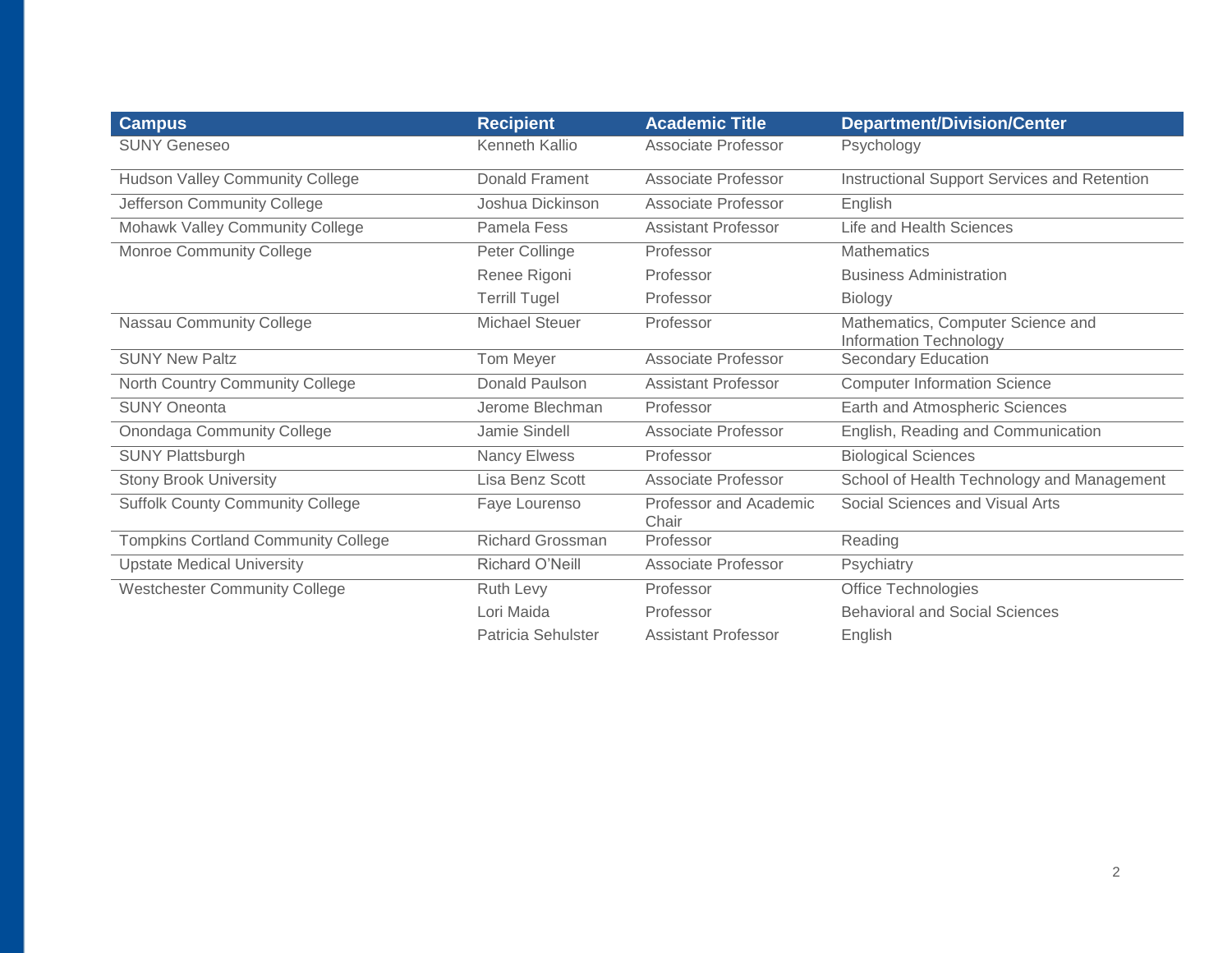

## **Chancellor's Awards for Excellence in Librarianship Academic Year 2011-2012**

| <b>Campus</b>                         | <b>Recipient</b>     | <b>Academic Title</b>         | <b>Department/Division/Center</b>              |
|---------------------------------------|----------------------|-------------------------------|------------------------------------------------|
| University at Albany                  | <b>Gerald Burke</b>  | Associate Librarian           | <b>University Libraries</b>                    |
|                                       | Jane Kessler         | Associate Librarian           | <b>University Libraries</b>                    |
| <b>Binghamton University</b>          | Angelique Jenks-     | Associate                     | <b>University Libraries</b>                    |
|                                       | <b>Brown</b>         | Librarian/Subject             |                                                |
|                                       |                      | Librarian                     |                                                |
|                                       | Edward Shephard, Jr. | Associate Librarian           | <b>University Libraries</b>                    |
| University at Buffalo                 | Joseph Gerken        | Associate Librarian           | University Libraries - Law Library             |
|                                       | Dean Hendrix         | Associate Librarian           | University Libraries - Health Sciences Library |
|                                       | Laura Taddeo         | Associate Librarian           | University Libraries - Arts and Sciences       |
|                                       |                      |                               | Library                                        |
| <b>Finger Lakes Community College</b> | Sarah Moon           | Automated Systems and         | Charles J. Meder Library                       |
|                                       |                      | <b>Technical Services</b>     |                                                |
|                                       |                      | Librarian                     |                                                |
| Mohawk Valley Community College       | Louise Charbonneau   | Librarian and Assistant       | Library                                        |
|                                       |                      | Professor                     |                                                |
| <b>SUNY New Paltz</b>                 | Susan Kraat          | Associate Librarian and       | Sojourner Truth Library                        |
|                                       |                      | Coordinator of                |                                                |
|                                       |                      | <b>Instructional Services</b> |                                                |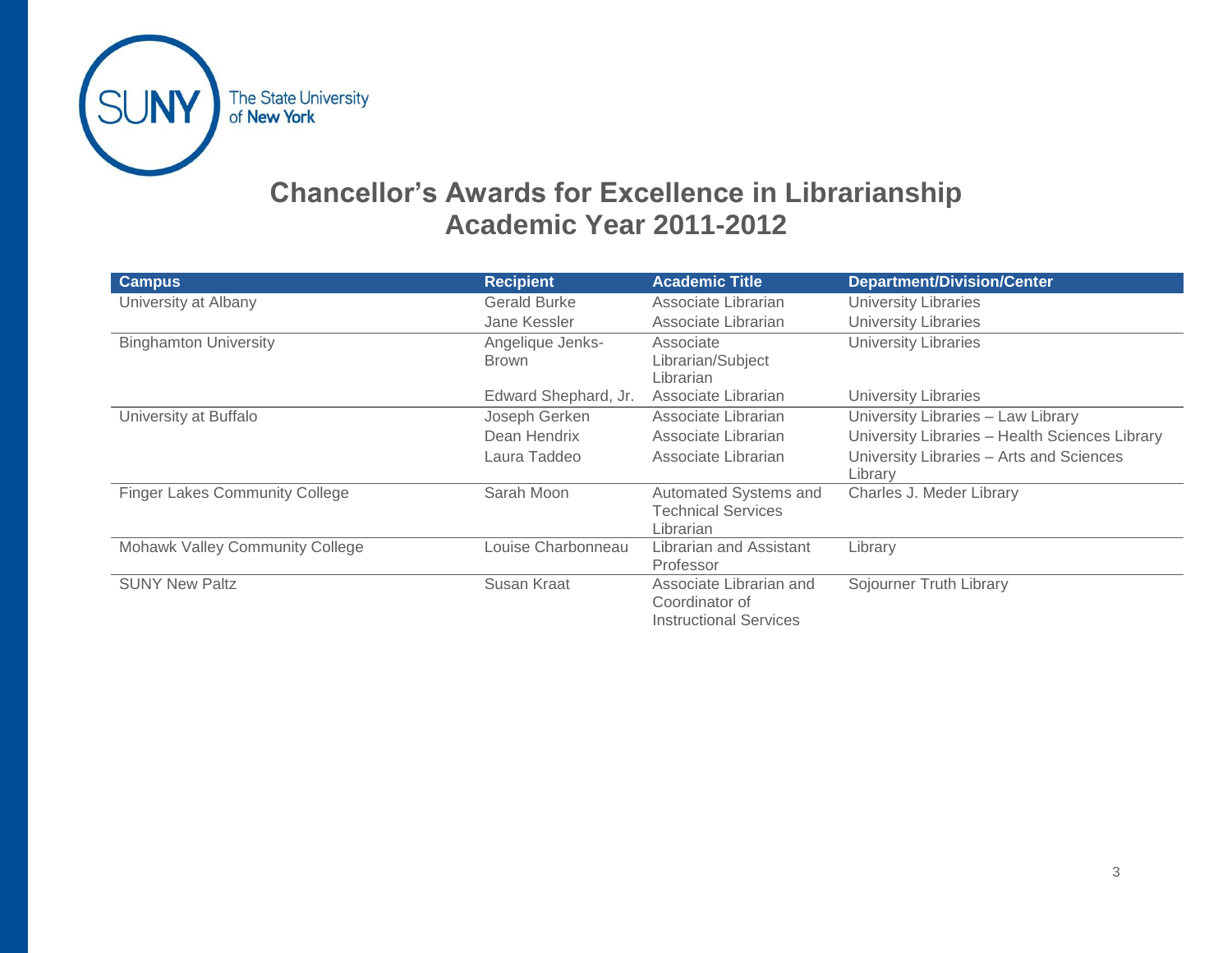

# **Chancellor's Awards for Excellence in Professional Service Academic Year 2011-2012**

| <b>Campus</b>                                | <b>Recipient</b>       | <b>Academic Title</b>                          | <b>Department/Division/Center</b>              |
|----------------------------------------------|------------------------|------------------------------------------------|------------------------------------------------|
| University at Albany                         | Odette Fung            | <b>Assistant Director of</b>                   | <b>Information Technology Services</b>         |
|                                              |                        | <b>Telephone Systems</b>                       |                                                |
|                                              | Michael Jaromin        | Director of Student                            | <b>Student Success</b>                         |
|                                              |                        | Involvement and                                |                                                |
|                                              |                        | Leadership                                     |                                                |
|                                              | Melissa Samuels        | Director of Alumni                             | <b>Alumni Relations</b>                        |
|                                              |                        | Programs<br><b>Chief of University Police</b>  |                                                |
| <b>Alfred State College</b>                  | <b>Gregory Sammons</b> |                                                | <b>University Police</b>                       |
| <b>Binghamton University</b>                 | Kathleen Brunt         | <b>Assistant Dean</b>                          | Arts and Sciences                              |
|                                              | Kelly Wemette          | Director of Strategic and                      | <b>Academic Affairs</b>                        |
|                                              |                        | <b>Fiscal Planning</b>                         |                                                |
| <b>Buffalo State College</b>                 | Daniel Velez           | Assistant to the Vice                          | <b>Student Affairs</b>                         |
|                                              |                        | <b>President for Student</b>                   |                                                |
|                                              |                        | <b>Affairs</b>                                 |                                                |
| University at Buffalo                        | <b>Hadar Borden</b>    | Staff Associate and<br>Administrative Director | Undergraduate Academic Services                |
|                                              | Nancy Recupero         | Staff Associate and                            | <b>Engineering and Applied Sciences</b>        |
|                                              |                        | Assistant Dean of                              |                                                |
|                                              |                        | Financial, Information and                     |                                                |
|                                              |                        | Resource Management                            |                                                |
|                                              | <b>Robert Scalise</b>  | Senior Staff Associate,                        | <b>Art Galleries</b>                           |
|                                              |                        | <b>Registrar and Assistant</b>                 |                                                |
|                                              |                        | <b>Director of Collections</b>                 |                                                |
|                                              |                        | and Exhibitions                                |                                                |
| Cayuga Community College                     | <b>Robert Frame</b>    | Director                                       | <b>Theatre Operations</b>                      |
| New York State College of Ceramics at Alfred | Cynthia Mullen         | Assistant Planner and                          | Associate Vice President for Statutory Affairs |
| <b>University</b>                            |                        | <b>Internal Control</b>                        |                                                |
|                                              |                        | Coordinator                                    |                                                |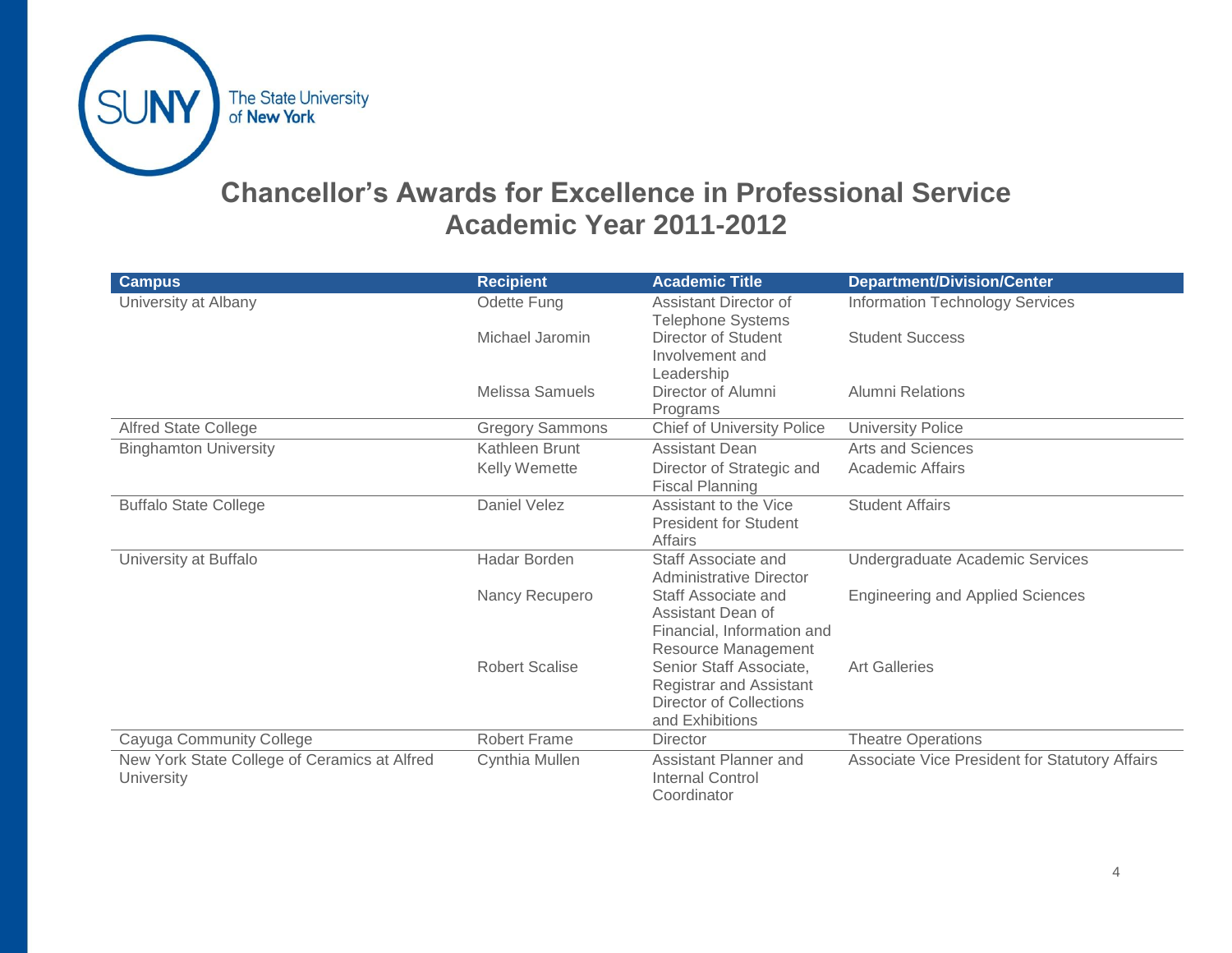| <b>Campus</b>                                                                    | <b>Recipient</b>                  | <b>Academic Title</b>                                         | <b>Department/Division/Center</b>                       |
|----------------------------------------------------------------------------------|-----------------------------------|---------------------------------------------------------------|---------------------------------------------------------|
| <b>Columbia-Greene Community College</b>                                         | Maureen Boutin                    | Associate Director of<br><b>Workforce Development</b>         | Workforce Investment                                    |
| New York State College of Agriculture and Life<br>Sciences at Cornell University | Jonathan Corson-<br><b>Rikert</b> | <b>Director</b>                                               | <b>Information Technology Services</b>                  |
| New York State College of Human Ecology at<br><b>Cornell University</b>          | Patricia Avery                    | Administrative Manager                                        | Policy Analysis and Management                          |
| <b>SUNY Cortland</b>                                                             | Julian Wright                     | <b>Director</b>                                               | <b>Recreational Sports</b>                              |
| <b>SUNY Delhi</b>                                                                | Joseph Batchelder                 | Director of Capital<br>Construction                           | <b>Physical Plant</b>                                   |
| <b>SUNY Downstate Medical Center</b>                                             | Nicholas Galeota                  | Director                                                      | Pharmacy                                                |
| <b>Dutchess Community College</b>                                                | <b>Marta Newkirk</b>              | Assistant Dean of<br><b>Student Services</b>                  | <b>Student Services</b>                                 |
| <b>Empire State College</b>                                                      | David Caso                        | Director of Student and<br><b>Academic Services</b>           | <b>Distance Learning</b>                                |
|                                                                                  | Mary Schultz                      | Director of Academic<br><b>Review</b>                         | Niagara Frontier Center                                 |
| College of Environmental Science and Forestry                                    | James Halligan                    | <b>Instructional Support</b><br>Specialist                    | <b>Forest Resources Management</b>                      |
| Farmingdale State College                                                        | Marguerite Fagella-<br>D'Aloisio  | Senior Staff Associate                                        | <b>Student Success</b>                                  |
|                                                                                  | Peter Greco                       | <b>Instructional Support</b><br>Technician                    | <b>Visual Communications</b>                            |
| <b>Finger Lakes Community College</b>                                            | Elena Samson                      | Coordinator                                                   | <b>Concurrent Enrollment</b>                            |
|                                                                                  | Sarah Whiffen                     | <b>Director</b>                                               | <b>Student Life</b>                                     |
| <b>SUNY Fredonia</b>                                                             | Julie Williams                    | <b>Clinical Supervisor</b>                                    | <b>Communication Disorders and Sciences</b>             |
| <b>Genesee Community College</b>                                                 | Joanna Barefoot                   | <b>Technical Specialist for</b><br><b>Student Activities</b>  | <b>Student Services/Student Activities</b>              |
|                                                                                  | Mary Jo Dumuhosky                 | Academic Advisor                                              | Academic Affairs/Advisement                             |
| <b>SUNY Geneseo</b>                                                              | <b>Calvin Gantt</b>               | Director of Access<br><b>Opportunity Programs</b>             | <b>Academic Affairs</b>                                 |
|                                                                                  | Rebecca Lewis                     | <b>Assistant Provost for</b><br><b>International Programs</b> | <b>International Programs</b>                           |
| <b>Hudson Valley Community College</b>                                           | Suzanne Brownrigg                 | Director                                                      | <b>High School Programs and Educational</b><br>Outreach |
|                                                                                  | Diane Teutschman                  | <b>Advising Specialist</b>                                    | <b>Teacher Preparation</b>                              |
| Jefferson Community College                                                      | Natalie Spooner                   | Registrar                                                     | <b>Student Records</b>                                  |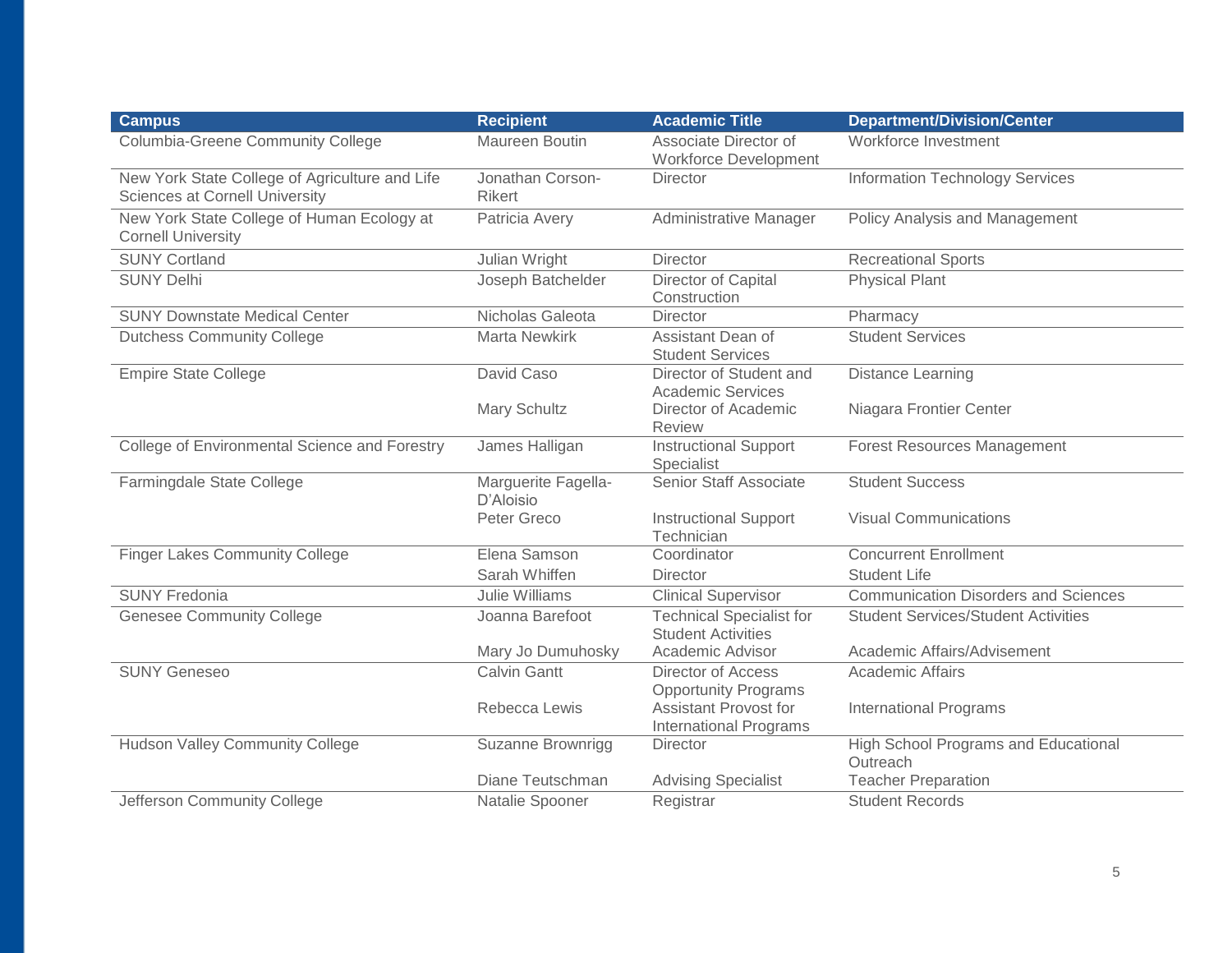| <b>Campus</b>                     | <b>Recipient</b>             | <b>Academic Title</b>                                                            | <b>Department/Division/Center</b>                                                     |
|-----------------------------------|------------------------------|----------------------------------------------------------------------------------|---------------------------------------------------------------------------------------|
| Mohawk Valley Community College   | Norma Chrisman               | <b>Educational Technology</b><br>Specialist                                      | <b>Educational Technology</b>                                                         |
| Monroe Community College          | Loretta Chrzan-<br>Williams  | <b>Director</b>                                                                  | <b>Student Accounts</b>                                                               |
| Morrisville State College         | Douglas Trew                 | <b>Instructional Support</b><br>Technician                                       | Agriculture and Natural Resources - Dairy                                             |
| Nassau Community College          | Orval Jewett                 | <b>Counselor and Associate</b><br>Professor                                      | <b>Student Personnel Services</b>                                                     |
|                                   | Jane Segadelli               | <b>Psychological Counselor</b>                                                   | <b>Student Personnel Services</b>                                                     |
|                                   | <b>Theresa Williams</b>      | <b>Admissions Counselor</b><br>and Professor                                     | Admissions                                                                            |
|                                   | <b>William Zatulskis</b>     | <b>Educational Counselor</b><br>and Assistant Professor                          | Student Personnel Services/ Center for<br><b>Educational and Retention Counseling</b> |
| <b>SUNY New Paltz</b>             | <b>Gwen Havranek</b>         | <b>Director of Business</b><br>Operations                                        | Office of the Dean, College of Liberal Arts and<br><b>Sciences</b>                    |
|                                   | Linda Smith                  | Senior Instructional<br>Technologist                                             | Academic Computing                                                                    |
| North Country Community College   | Patricia Greenier            | Administrative Assistant<br>to the Vice President for<br><b>Academic Affairs</b> | <b>Academic Affairs</b>                                                               |
| <b>SUNY Oneonta</b>               | <b>Barton Ingersoll</b>      | Chief of Police                                                                  | <b>University Police</b>                                                              |
| <b>Onondaga Community College</b> | <b>Wendy Tarby</b>           | Director of Institutional<br><b>Effectiveness</b>                                | Institutional Planning, Assessment and<br>Research                                    |
|                                   | <b>Eunice Williams</b>       | <b>Chief Diversity Officer</b>                                                   | <b>Provost Office</b>                                                                 |
| <b>College of Optometry</b>       | Norma Ayala                  | Clinic Manager for<br><b>Primary Care</b>                                        | <b>University Eye Center</b>                                                          |
| <b>SUNY Plattsburgh</b>           | <b>Barry Brown</b>           | <b>Staff Associate</b>                                                           | <b>Business Affairs</b>                                                               |
|                                   | <b>Allison Swick-Duttine</b> | <b>Senior Staff Assistant</b>                                                    | Fraternity/Sorority Life and Organization<br>Development                              |
| <b>SUNY Potsdam</b>               | Jason Ladouceur              | Director of Planned<br>Giving                                                    | <b>College Advancement</b>                                                            |
| Purchase College                  | Fern Becker                  | Assistant to the Chair                                                           | <b>Natural and Social Sciences</b>                                                    |
| <b>Rockland Community College</b> | Debra Bouabidi               | <b>Director</b>                                                                  | <b>Financial Aid</b>                                                                  |
| <b>Stony Brook University</b>     | Patricia Bremer              | Department Administrator                                                         | Sociology                                                                             |
|                                   | Andrea Lipack                | <b>Associate Director</b>                                                        | <b>Career Center</b>                                                                  |
|                                   | Ralph Molaro                 | <b>Instructional Support</b><br>Specialist                                       | Social and Behavioral Science Electronics Lab                                         |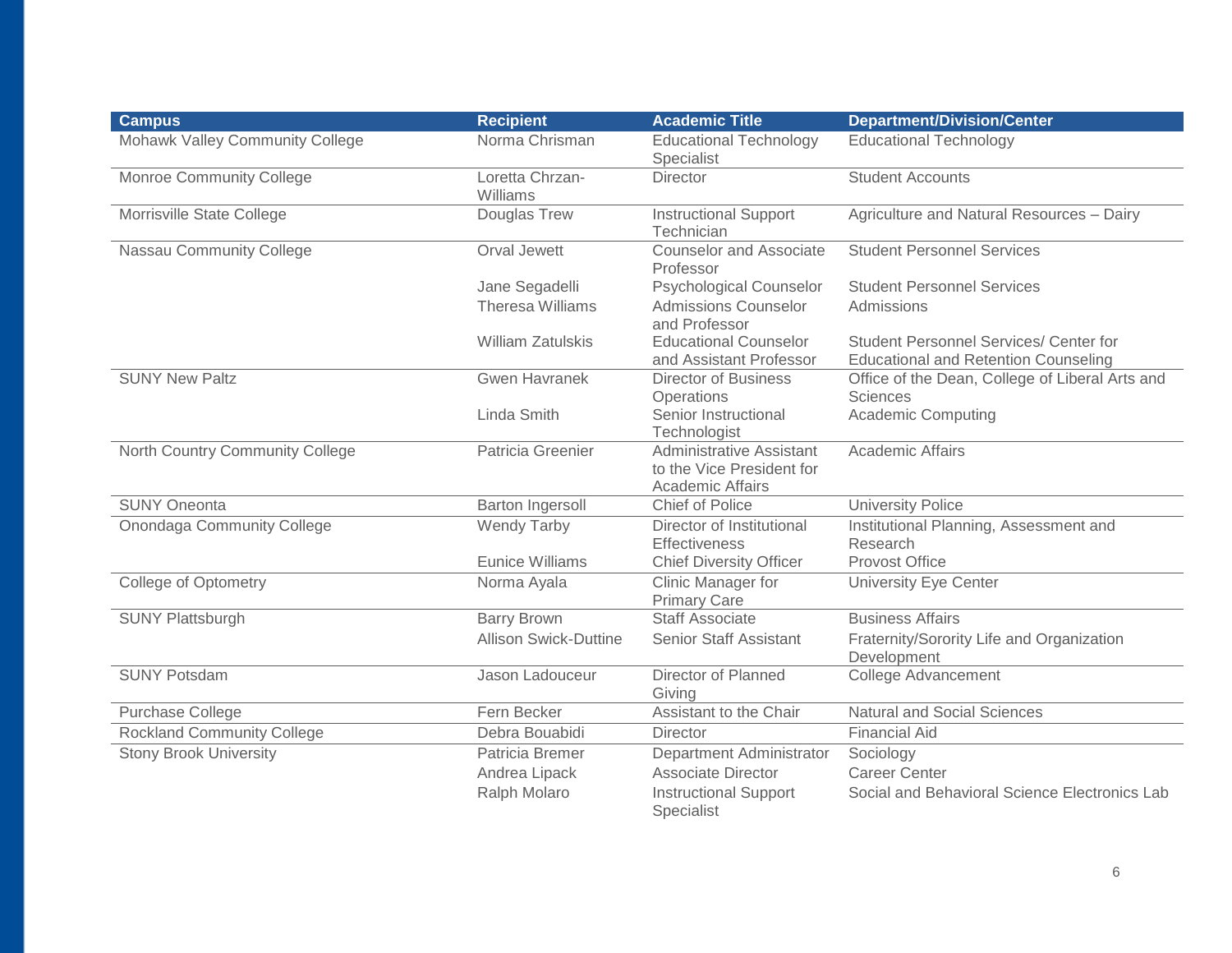| <b>Campus</b>                              | <b>Recipient</b>         | <b>Academic Title</b>                                           | <b>Department/Division/Center</b>                  |
|--------------------------------------------|--------------------------|-----------------------------------------------------------------|----------------------------------------------------|
| <b>Suffolk County Community College</b>    | <b>Edward Hassildine</b> | Specialist II                                                   | Academic Computing and Instructional<br>Technology |
|                                            | Jane Shearer             | Associate Dean                                                  | Academic Affairs                                   |
|                                            | Sharon Silverstein       | Director of Campus                                              | <b>Campus Activities</b>                           |
|                                            |                          | <b>Activities and Student</b><br>Leadership Development         |                                                    |
| <b>Sullivan County Community College</b>   | Rosemarie Hanofee        | <b>Director</b>                                                 | <b>Student Learning and Development Services</b>   |
| <b>SUNYIT</b>                              | Kevin Grimmer            | Director of Athletics and<br>Men's Basketball Coach             | <b>Athletics</b>                                   |
| <b>SUNY System Administration</b>          | <b>Gary Blose</b>        | Assistant Provost for<br>Institutional Research                 | <b>Executive Vice Chancellor and Provost</b>       |
| <b>Tompkins Cortland Community College</b> | Marilyn Webb             | Coordinator of Tutorial<br>and Accommodation<br><b>Services</b> | <b>Baker Center for Learning</b>                   |
| <b>Ulster County Community College</b>     | <b>Burnelle Roser</b>    | <b>Assistant Director</b>                                       | <b>Ulster Community College Foundation</b>         |
| <b>Westchester Community College</b>       | <b>Rita Glaser</b>       | <b>Counselor and Assistant</b><br>Professor                     | Counseling                                         |
|                                            | Madalena Mansinho        | Coordinator                                                     | Academic Support                                   |
|                                            | Paul Wray                | Academic Technology<br>Coordinator                              | Instructional Technology                           |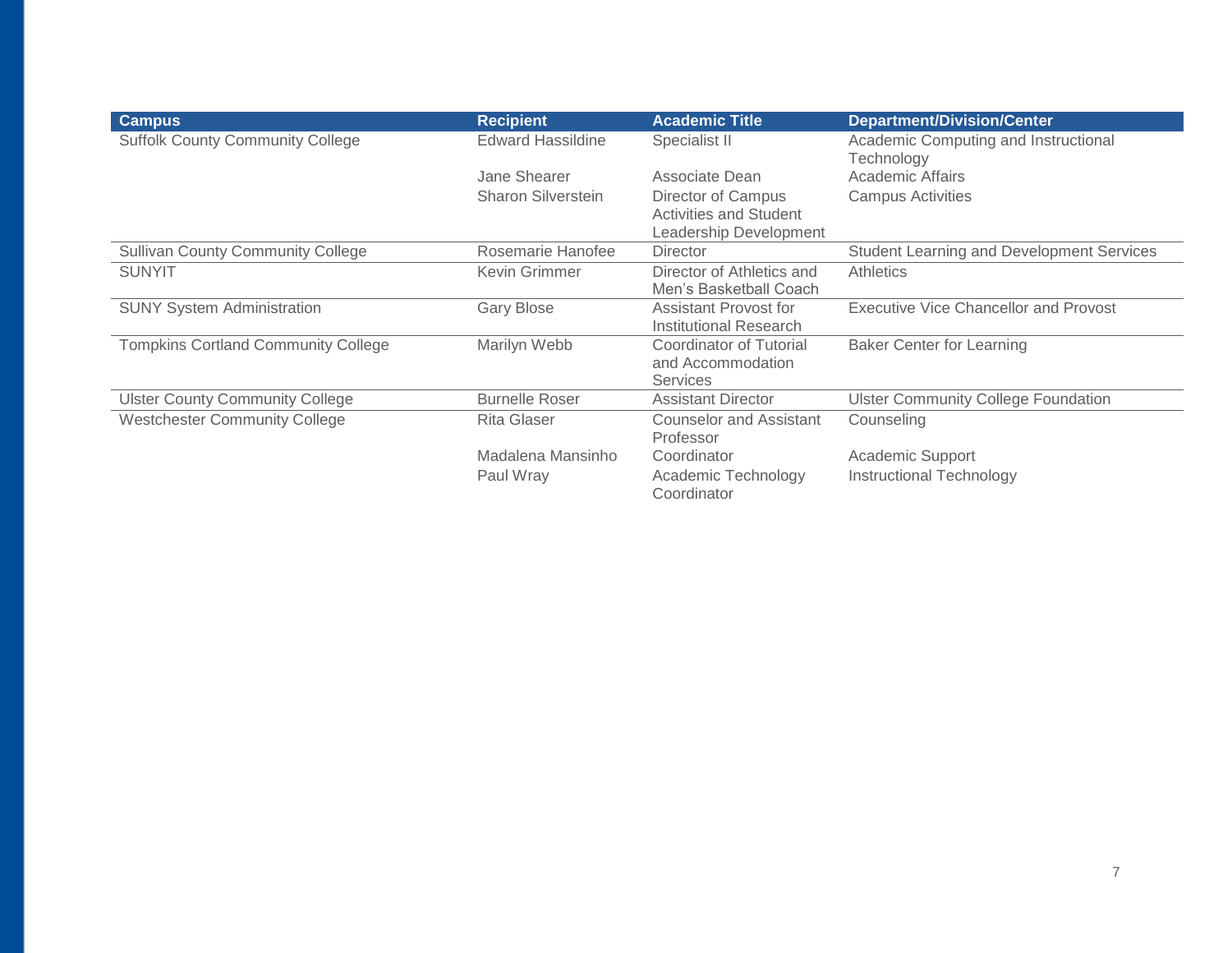

# **Chancellor's Awards for Excellence in Scholarship and Creative Activities Academic Year 2011-2012**

| <b>Campus</b>                                                                           | <b>Recipient</b>        | <b>Academic Title</b>                                                                            | <b>Department/Division/Center</b>                                            |
|-----------------------------------------------------------------------------------------|-------------------------|--------------------------------------------------------------------------------------------------|------------------------------------------------------------------------------|
| <b>Adirondack Community College</b>                                                     | Keith Pomakoy           | Associate Professor                                                                              | Social Science                                                               |
| University at Albany                                                                    | Iris Berger             | Professor                                                                                        | History                                                                      |
|                                                                                         | JoAnne Carson           | Professor                                                                                        | Art                                                                          |
|                                                                                         | <b>Istvan Kecskes</b>   | Professor                                                                                        | <b>Educational Theory and Practice</b>                                       |
| <b>Binghamton University</b>                                                            | Susan Bane              | Professor                                                                                        | Chemistry                                                                    |
|                                                                                         | Thomas Wilson           | Professor                                                                                        | Anthropology                                                                 |
|                                                                                         | <b>Mohammad Younis</b>  | Associate Professor                                                                              | <b>Mechanical Engineering</b>                                                |
| The College at Brockport                                                                | Alison Parker           | Professor                                                                                        | History                                                                      |
| <b>Buffalo State College</b>                                                            | <b>Valentin Brimkov</b> | Professor                                                                                        | <b>Mathematics</b>                                                           |
| University at Buffalo                                                                   | Anthony Auerbach        | Professor                                                                                        | Physiology and Biophysics                                                    |
|                                                                                         | Jonathan Bird           | Professor                                                                                        | <b>Electrical Engineering</b>                                                |
| New York State College of Ceramics at Alfred<br>University                              | <b>Xiaowen Chen</b>     | Associate Professor                                                                              | <b>Expanded Media</b>                                                        |
| New York State College of Agriculture and Life<br><b>Sciences at Cornell University</b> | Susan McCouch           | Professor                                                                                        | Plant Breeding and Genetics and International<br><b>Agriculture Programs</b> |
| New York State College of Human Ecology at<br><b>Cornell University</b>                 | Valerie Reyna           | Professor                                                                                        | Human Development                                                            |
| New York State College of Veterinary Medicine at<br><b>Cornell University</b>           | <b>Alexander Travis</b> | Associate Professor and<br>Director of the Cornell<br><b>Center for Wildlife</b><br>Conservation | Biomedical Sciences and Baker Institute for<br><b>Animal Health</b>          |
| <b>SUNY Cortland</b>                                                                    | <b>Tiantian Zheng</b>   | Professor                                                                                        | Sociology/Anthropology                                                       |
| <b>SUNY Downstate Medical Center</b>                                                    | <b>Scott Miller</b>     | Professor                                                                                        | Pediatrics                                                                   |
| Farmingdale State College                                                               | Ahmed Ibrahim           | Professor                                                                                        | <b>Mechanical Engineering Technology</b>                                     |
| <b>Genesee Community College</b>                                                        | Maureen Leupold         | Professor                                                                                        | Math, Science and Career Education                                           |
| <b>SUNY Geneseo</b>                                                                     | Anthony Macula          | <b>Associate Professor</b>                                                                       | <b>Mathematics</b>                                                           |
| Jefferson Community College                                                             | Mark Irwin              | <b>Assistant Professor</b>                                                                       | Lab Science                                                                  |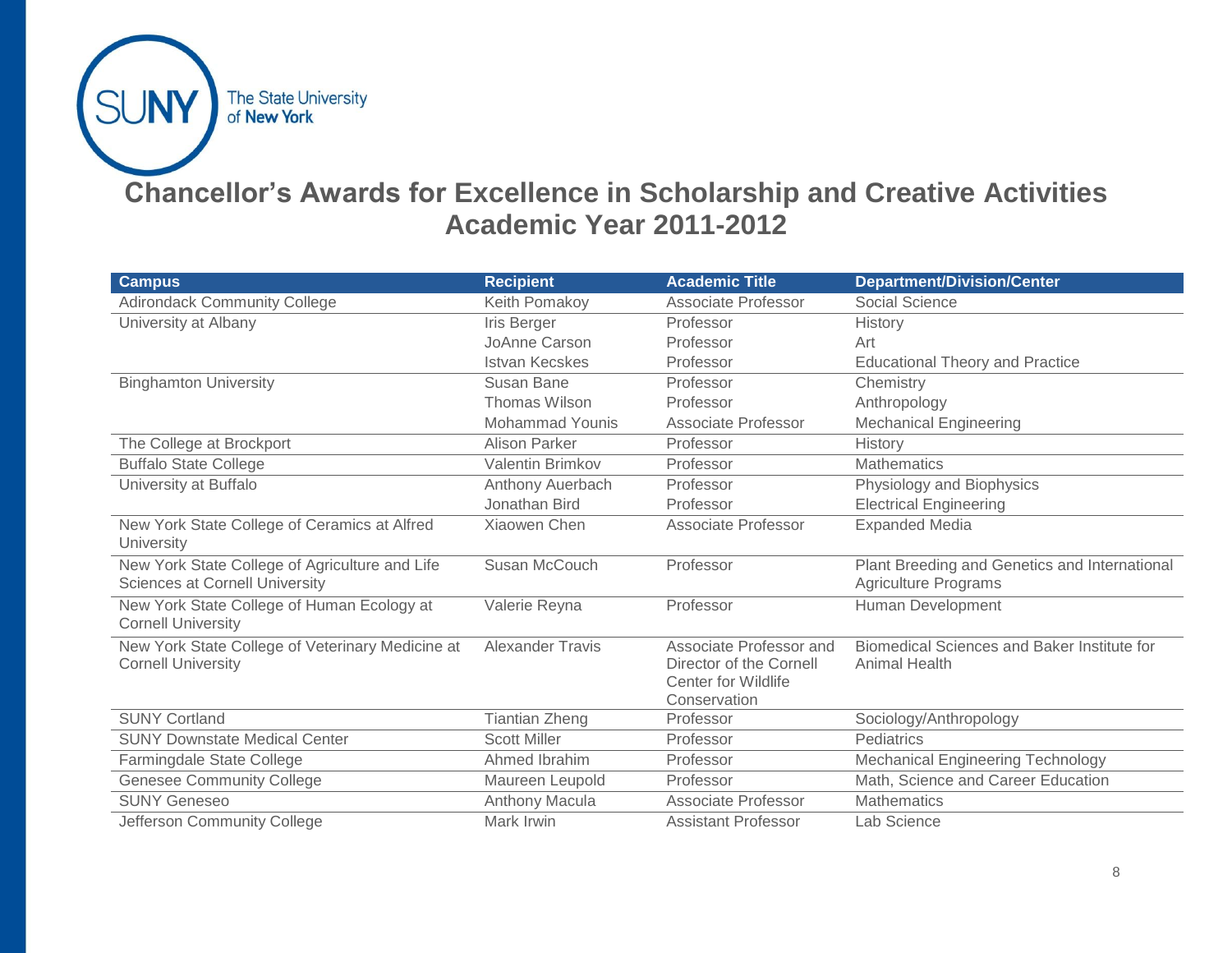| <b>Campus</b>                              | <b>Recipient</b>       | <b>Academic Title</b>      | <b>Department/Division/Center</b>         |
|--------------------------------------------|------------------------|----------------------------|-------------------------------------------|
| Mohawk Valley Community College            | James Vitale           | Associate Professor        | Arts and Humanities                       |
| Nassau Community College                   | Patricia Falk          | Professor                  | English                                   |
|                                            | Amy King               | <b>Assistant Professor</b> | English                                   |
| <b>SUNY Oneonta</b>                        | Joseph Pignato         | <b>Assistant Professor</b> | Music                                     |
| <b>SUNY Oswego</b>                         | Sarfraz Mian           | Professor                  | Marketing and Management                  |
| <b>SUNY Plattsburgh</b>                    | Linda Luck             | Professor                  | Chemistry                                 |
| <b>Stony Brook University</b>              | <b>Frederick Grine</b> | Professor                  | Anthropology                              |
|                                            | <b>Scott Stoller</b>   | Professor                  | <b>Computer Science</b>                   |
| <b>Tompkins Cortland Community College</b> | Philip Tate            | Professor                  | English                                   |
| <b>Upstate Medical University</b>          | David Amberg           | Professor                  | <b>Biochemistry and Molecular Biology</b> |
| <b>Westchester Community College</b>       | Elise Martucci         | Assistant Professor        | English                                   |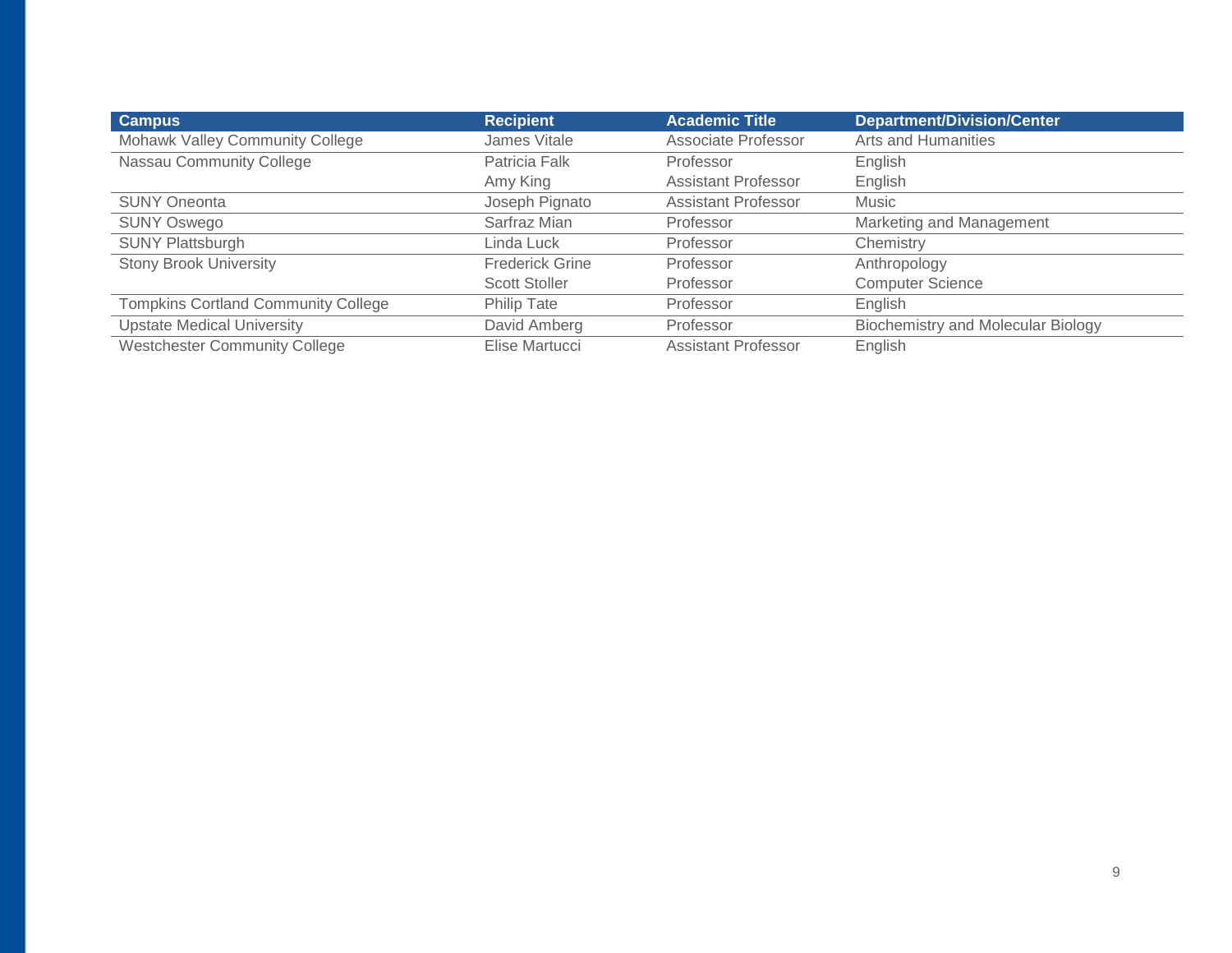

## **Chancellor's Awards for Excellence in Teaching Academic Year 2011-2012**

| <b>Campus</b>                                                                           | <b>Recipient</b>         | <b>Academic Title</b>      | <b>Department/Division/Center</b>                         |
|-----------------------------------------------------------------------------------------|--------------------------|----------------------------|-----------------------------------------------------------|
| <b>Adirondack Community College</b>                                                     | Kelli Hatin              | <b>Assistant Professor</b> | <b>Business</b>                                           |
| University at Albany                                                                    | <b>Glenn Deane</b>       | Professor                  | Sociology                                                 |
|                                                                                         | <b>Susan Gauss</b>       | <b>Associate Professor</b> | <b>History</b>                                            |
|                                                                                         | <b>Martin Hildebrand</b> | Professor                  | <b>Mathematics and Statistics</b>                         |
| <b>Alfred State College</b>                                                             | Norman Ellis             | <b>Associate Professor</b> | <b>Building Trades</b>                                    |
| <b>Binghamton University</b>                                                            | <b>Heather DeHaan</b>    | <b>Assistant Professor</b> | History                                                   |
|                                                                                         | Randy Friedman           | <b>Assistant Professor</b> | Philosophy and Judaic Studies                             |
|                                                                                         | <b>Charles Goodman</b>   | Associate Professor        | Philosophy and Asian and Asian-American<br><b>Studies</b> |
|                                                                                         | Douglas Summerville      | Associate Professor        | <b>Electrical and Computer Engineering</b>                |
|                                                                                         | Leo Wilton               | <b>Associate Professor</b> | Human Development                                         |
| The College at Brockport                                                                | <b>Thomas Hernandez</b>  | Associate Professor        | <b>Counselor Education</b>                                |
|                                                                                         | <b>Matthew Mulvaney</b>  | Associate Professor        | Psychology                                                |
|                                                                                         | Meredith Roman           | Associate Professor        | History                                                   |
| <b>Broome Community College</b>                                                         | <b>William Hollister</b> | <b>Associate Professor</b> | Biology                                                   |
| <b>Buffalo State College</b>                                                            | Michael Niman            | <b>Associate Professor</b> | Communication                                             |
| University at Buffalo                                                                   | <b>Daniel Hess</b>       | <b>Associate Professor</b> | Urban and Regional Planning                               |
|                                                                                         | <b>Charles Lindsey</b>   | <b>Assistant Professor</b> | Management                                                |
|                                                                                         | Carine Mardorossian      | Associate Professor        | English                                                   |
|                                                                                         | Jessie Poon              | Professor                  | Geography                                                 |
| <b>SUNY Canton</b>                                                                      | John Conklin             | Associate Professor        | Nursing                                                   |
| <b>SUNY Cobleskill</b>                                                                  | John Foster              | Professor                  | <b>Fisheries and Wildlife</b>                             |
| <b>Columbia-Greene Community College</b>                                                | <b>Susan Powell</b>      | <b>Associate Professor</b> | Math and Science                                          |
| New York State College of Agriculture and Life<br><b>Sciences at Cornell University</b> | Antje Baeumner           | Professor                  | <b>Biological and Environmental Engineering</b>           |
|                                                                                         | Jon Conrad               | Professor                  | Dyson School of Applied Economics and<br>Management       |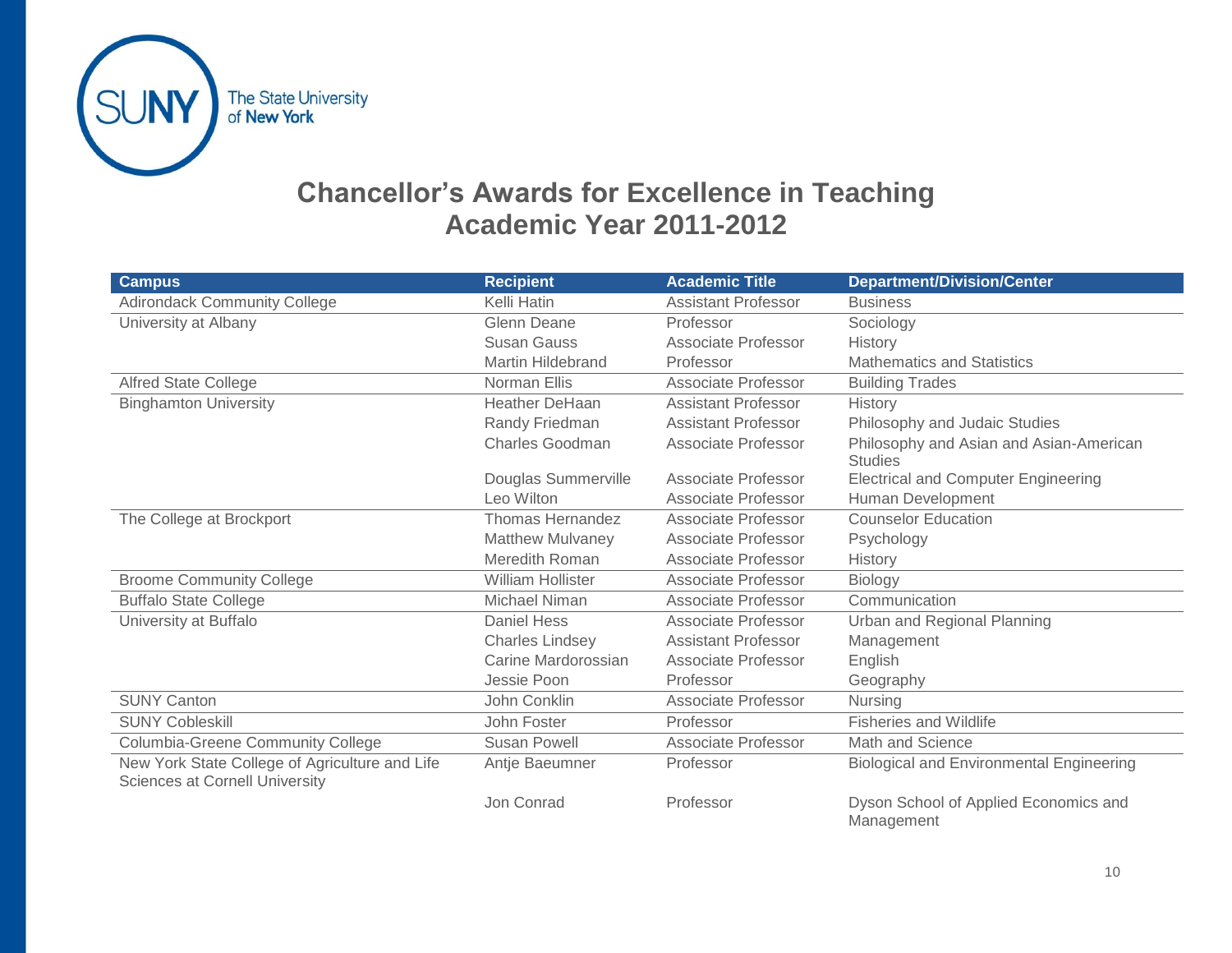| <b>Campus</b>                                                                 | <b>Recipient</b>          | <b>Academic Title</b>                               | <b>Department/Division/Center</b>                                               |
|-------------------------------------------------------------------------------|---------------------------|-----------------------------------------------------|---------------------------------------------------------------------------------|
| New York State College of Human Ecology at<br><b>Cornell University</b>       | Marie Caudill             | <b>Associate Professor</b>                          | <b>Nutritional Sciences</b>                                                     |
| New York State College of Veterinary Medicine at<br><b>Cornell University</b> | Linda Mizer               | Senior Lecturer                                     | <b>Biomedical Sciences</b>                                                      |
| <b>Corning Community College</b>                                              | <b>Yvonne Stephens</b>    | Associate Professor                                 | Social Sciences and Social Services Division:<br><b>Human Services</b>          |
| <b>SUNY Delhi</b>                                                             | <b>Jack Tessier</b>       | Associate Professor                                 | <b>Liberal Arts and Sciences</b>                                                |
| <b>Dutchess Community College</b>                                             | Susan Conrad              | <b>Assistant Professor</b>                          | Mathematics, Physical and Computer Sciences                                     |
| <b>Empire State College</b>                                                   | Ivan Ivanov               | Associate Professor                                 | Long Island Center                                                              |
| College of Environmental Science and Forestry                                 | Michael Webb              | Instructor                                          | Surveying Technology, Ranger School, Forest<br>and Natural Resources Management |
| <b>Erie Community College</b>                                                 | <b>Charles Dielman</b>    | Professor                                           | English                                                                         |
| Farmingdale State College                                                     | Karen Escolas             | Professor                                           | <b>Medical Laboratory Technology</b>                                            |
|                                                                               | Marie Pullan              | <b>Associate Professor</b>                          | Computer Programming and Information<br>Systems                                 |
| Fashion Institute of Technology                                               | Anna Blume                | Associate Professor                                 | History of Art                                                                  |
|                                                                               | Calvin Williamson         | Associate Professor                                 | Science and Mathematics                                                         |
| <b>Finger Lakes Community College</b>                                         | <b>Elizabeth Brownell</b> | Associate Professor                                 | Visual and Performing Arts                                                      |
|                                                                               | Barbara Kruger            | Professor                                           | <b>Humanities</b>                                                               |
| <b>SUNY Fredonia</b>                                                          | Linda Hall                | Associate Professor                                 | <b>Business Administration</b>                                                  |
| <b>Genesee Community College</b>                                              | <b>Elise Banfield</b>     | <b>Assistant Professor</b>                          | Human Communications and Behavior                                               |
|                                                                               | Connie Boyd               | <b>Instructor and Director</b><br>of Human Services | Human Communications and Behavior                                               |
| <b>SUNY Geneseo</b>                                                           | Shuo Chen                 | Associate Professor                                 | <b>Business</b>                                                                 |
|                                                                               | Alice Rutkowski           | Associate Professor                                 | English                                                                         |
| <b>Herkimer County Community College</b>                                      | Janemarie Verri           | Associate Professor                                 | Humanities and Social Science                                                   |
| <b>Hudson Valley Community College</b>                                        | Rachel Bornn              | <b>Associate Professor</b>                          | English, Modern Languages and English as a<br>Second Language                   |
|                                                                               | Michele Catone-Maitino    | Associate Professor                                 | History, Philosophy and Social Sciences                                         |
|                                                                               | <b>William Eckert</b>     | Professor                                           | <b>Business Administration</b>                                                  |
|                                                                               | <b>Andrew Hurd</b>        | <b>Assistant Professor</b>                          | <b>Computing and Information Sciences</b>                                       |
| Jamestown Community College                                                   | <b>Richard Rupprecht</b>  | Professor                                           | Science, Technology, Engineering and<br><b>Mathematics</b>                      |
| Jefferson Community College                                                   | Donna Stevenson           | Professor                                           | <b>Mathematics</b>                                                              |
| Monroe Community College                                                      | Jacqueline Donofrio       | Professor                                           | <b>Mathematics</b>                                                              |
| Morrisville State College                                                     | Anne Schaper Englot       | Professor                                           | Architecture                                                                    |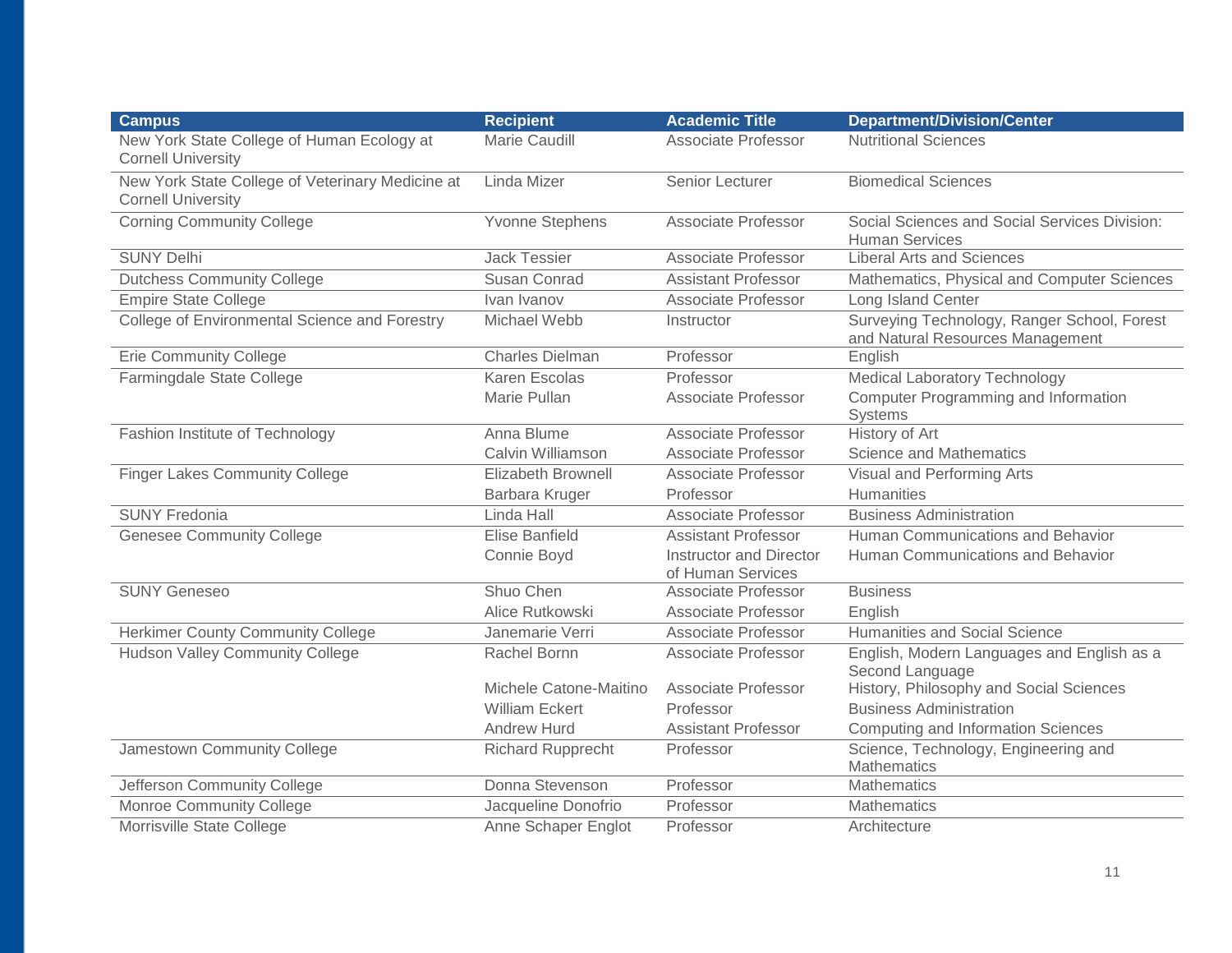| <b>Campus</b>                               | <b>Recipient</b>          | <b>Academic Title</b>      | <b>Department/Division/Center</b>                            |
|---------------------------------------------|---------------------------|----------------------------|--------------------------------------------------------------|
| Nassau Community College                    | Virginia Hromulak         | <b>Assistant Professor</b> | English                                                      |
|                                             | Phylis Sherman            | <b>Associate Professor</b> | <b>Legal Studies</b>                                         |
|                                             | David Stern               | <b>Assistant Professor</b> | <b>Physical Sciences</b>                                     |
| Niagara County Community College            | <b>Audrey Agnello</b>     | Professor                  | <b>Business and Hospitality</b>                              |
|                                             | <b>Babette Strassburg</b> | Instructor                 | Nursing                                                      |
| North Country Community College             | Joseph Keegan             | <b>Assistant Professor</b> | <b>Human Services</b>                                        |
| Old Westbury                                | <b>Frank Sanacory</b>     | <b>Assistant Professor</b> | Mathematics, Computer and Information<br>Science             |
| <b>SUNY Oneonta</b>                         | Daniel Payne              | Associate Professor        | English                                                      |
| Onondaga Community College                  | David Abrams              | Professor                  | Music                                                        |
|                                             | Michael Oppedisano        | Associate Professor        | <b>Mathematics</b>                                           |
| <b>Orange County Community College</b>      | <b>Melody Festa</b>       | Associate Professor        | Biology                                                      |
|                                             | <b>Elizabeth White</b>    | Professor                  | <b>Business</b>                                              |
| <b>SUNY Oswego</b>                          | John Belt                 | Professor                  | Technology                                                   |
|                                             | <b>Tracy Lewis</b>        | Professor                  | Modern Languages                                             |
| <b>SUNY Plattsburgh</b>                     | Karen Blough              | Associate Professor        | Art                                                          |
|                                             | Jean Hunt                 | Associate Professor        | <b>Literacy Education</b>                                    |
|                                             | Roberta Wacker-Mundy      | Professor                  | <b>Communication Disorders and Sciences</b>                  |
| Purchase College                            | Joseph Ferry              | Professor                  | <b>Conservatory of Music</b>                                 |
|                                             | Nancy Zook                | <b>Associate Professor</b> | Psychology                                                   |
| <b>Schenectady County Community College</b> | <b>Keion Clinton</b>      | <b>Assistant Professor</b> | Mathematics, Science, Technology and Health                  |
| <b>Stony Brook University</b>               | Gary Halada               | <b>Associate Professor</b> | Materials Science and Engineering                            |
| <b>Suffolk County Community College</b>     | Virginia Horan            | <b>Assistant Professor</b> | Communications and Language Arts                             |
|                                             | Anamaria Monaco           | Associate Professor        | Foreign Languages                                            |
| <b>Sullivan County Community College</b>    | Arlene Gordon             | Associate Professor        | Health, Social and Behavioral Sciences                       |
| <b>Tompkins Cortland Community College</b>  | Kathleen McDonough        | Associate Professor        | <b>Criminal Justice</b>                                      |
|                                             | <b>Glenna McMinn</b>      | Professor                  | <b>Nursing</b>                                               |
| <b>Ulster County Community College</b>      | lain Machell              | Professor                  | Art, Design, Music, Theatre and<br>Communication             |
| <b>Upstate Medical University</b>           | Dale Avers                | Associate Professor        | Physical Therapy Education/ College of Health<br>Professions |
| <b>Westchester Community College</b>        | <b>Robert Collis</b>      | <b>Assistant Professor</b> | Biology                                                      |
|                                             | Nancy Dashefsky           | <b>Assistant Professor</b> | Ready and Study Skills                                       |
|                                             | Kyriakos Ioannou          | Associate Professor        | Civil and Mechanical Engineering                             |
|                                             | Robert Sciabbarrasi       | Associate Professor        | <b>Computer Science</b>                                      |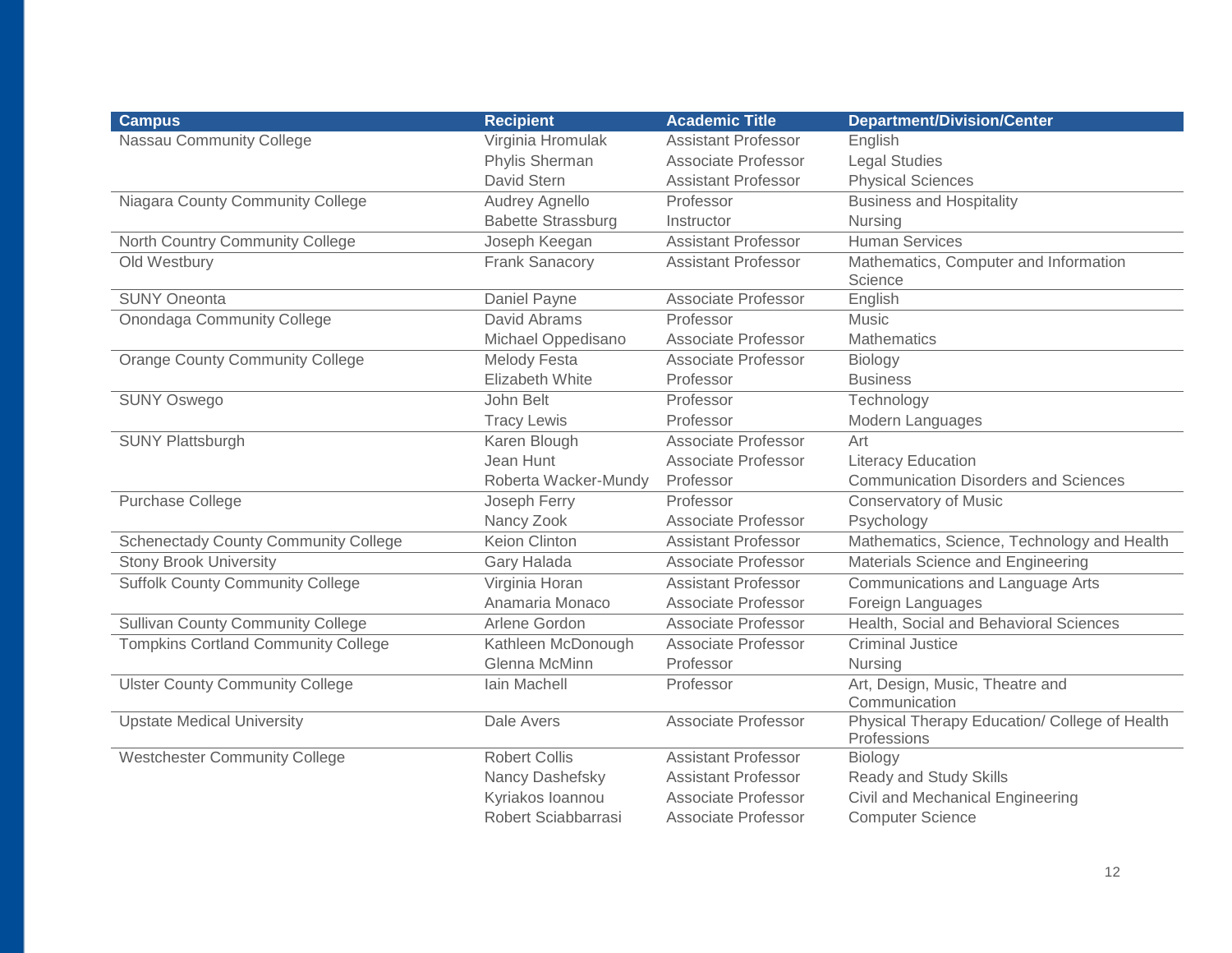| <b>Campus</b>                        | Recipient       | <b>Academic Title</b> | <b>Department/Division/Center</b> |
|--------------------------------------|-----------------|-----------------------|-----------------------------------|
| <b>Westchester Community College</b> | Doris Warmflash | Professor             | Accounting                        |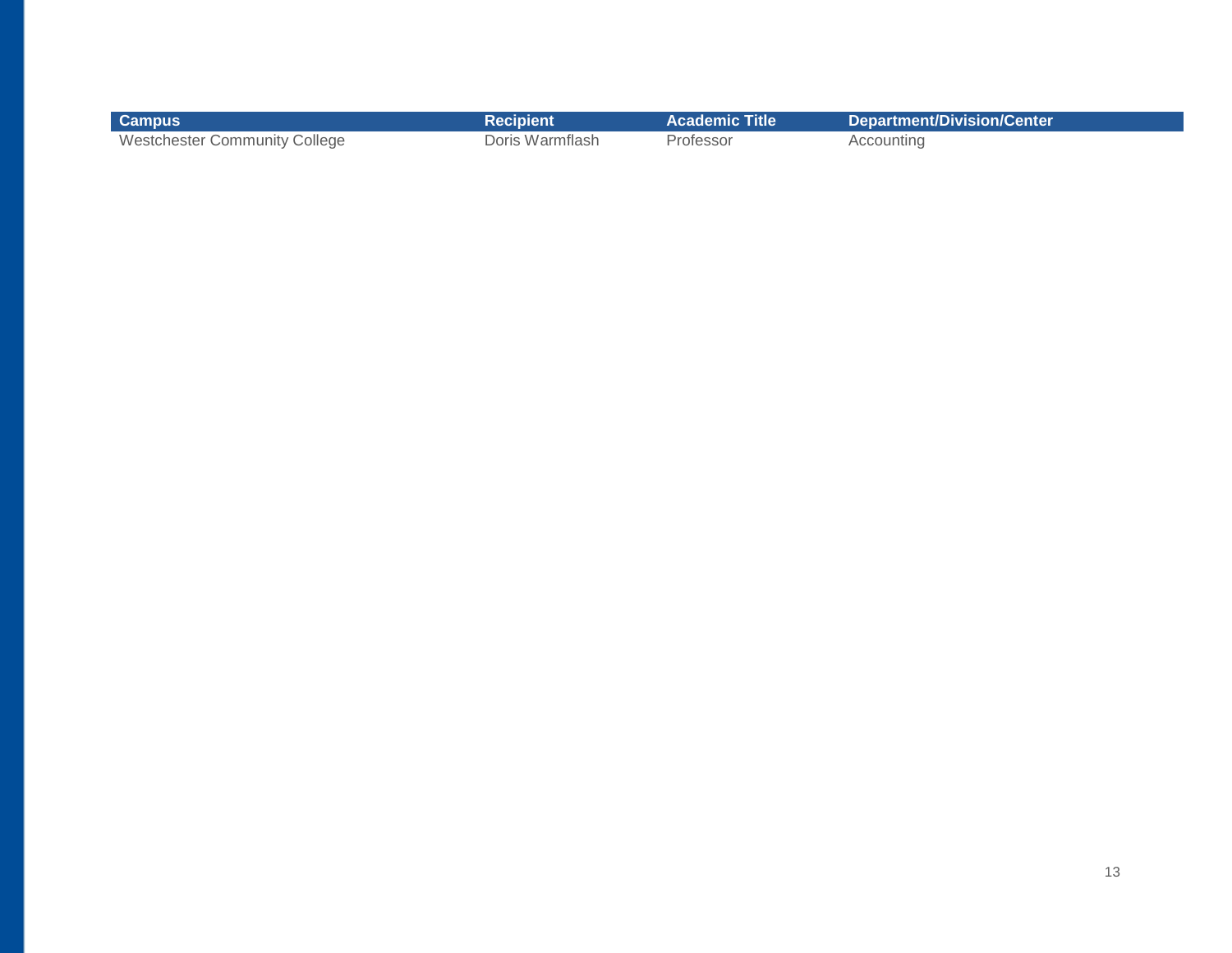

### **Chancellor's Awards for Excellence Classified Service State-Operated Campuses Academic Year 2011-2012**

| <b>Campus</b>                                 | <b>Recipient</b>      | <b>Academic Title</b>            | <b>Department/Division/Center</b>                |
|-----------------------------------------------|-----------------------|----------------------------------|--------------------------------------------------|
| University at Albany                          | Denise Heiserman      | <b>Administrative Aide</b>       | <b>Human Resources</b>                           |
| <b>Alfred State College</b>                   | Sue Cole              | Secretary II                     | Deans Office, School of Arts & Sciences          |
| <b>Binghamton University</b>                  | Kathryn Hastings      | Secretary II                     | <b>Human Resources</b>                           |
| The College at Brockport                      | Sandra Mullin         | Secretary II                     | School of Education and Human Services           |
| <b>Buffalo State College</b>                  | Pamela Bohin          | Agency Program Aide              | Registrar's Office                               |
| University at Buffalo                         | <b>Betsy Abraham</b>  | Secretary 1                      | Geography                                        |
|                                               | Evelyn Hufford        | Library Clerk II                 | University Libraries - Access Services           |
|                                               | Mary Schnepf          | Secretary 1                      | Psychology                                       |
| <b>SUNY Cortland</b>                          | Melony Warwick        | Secretary II                     | <b>Institutional Advancement</b>                 |
| <b>SUNY Delhi</b>                             | <b>Judy Lindsay</b>   | Secretary II                     | Liberal Arts and Science Division                |
| <b>SUNY Downstate Medical Center</b>          | Maureen Walsh         | <b>TRCN II</b>                   | Pediatrics                                       |
|                                               | Adamin Luboa          | RN II                            | <b>Nursing</b>                                   |
|                                               | Jacqueline Murray     | University Police Officer        | <b>University Police</b>                         |
| <b>Empire State College</b>                   | Sharon Martin         | Secretary I                      | Metropolitan Center, Brooklyn Unit               |
| College of Environmental Science and Forestry | Sara Young            | Secretary 1                      | <b>Human Resources</b>                           |
|                                               |                       |                                  |                                                  |
| Farmingdale State                             | <b>Christine Dose</b> | <b>Administrative Assistant</b>  | Office of the Vice President for Student Affairs |
| <b>SUNY Fredonia</b>                          | Diane Bohn            | Secretary I                      | English                                          |
| <b>SUNY Geneseo</b>                           | Donna Gerould         | Agency Program Aide              | Intercollegiate Athletics and Recreations        |
| Maritime College                              | Jerry Antos           | <b>University Police Officer</b> | <b>University Police</b>                         |
|                                               |                       |                                  |                                                  |
| Morrisville State College                     | David Duchene         | University Police Officer        | <b>University Police</b>                         |
|                                               |                       | 2                                |                                                  |
| <b>SUNY New Paltz</b>                         | Cecelia Donato        | Secretary I                      | <b>Elementary Education</b>                      |
| Old Westbury                                  | Regina Rudowski       | Secretary I                      | Sociology                                        |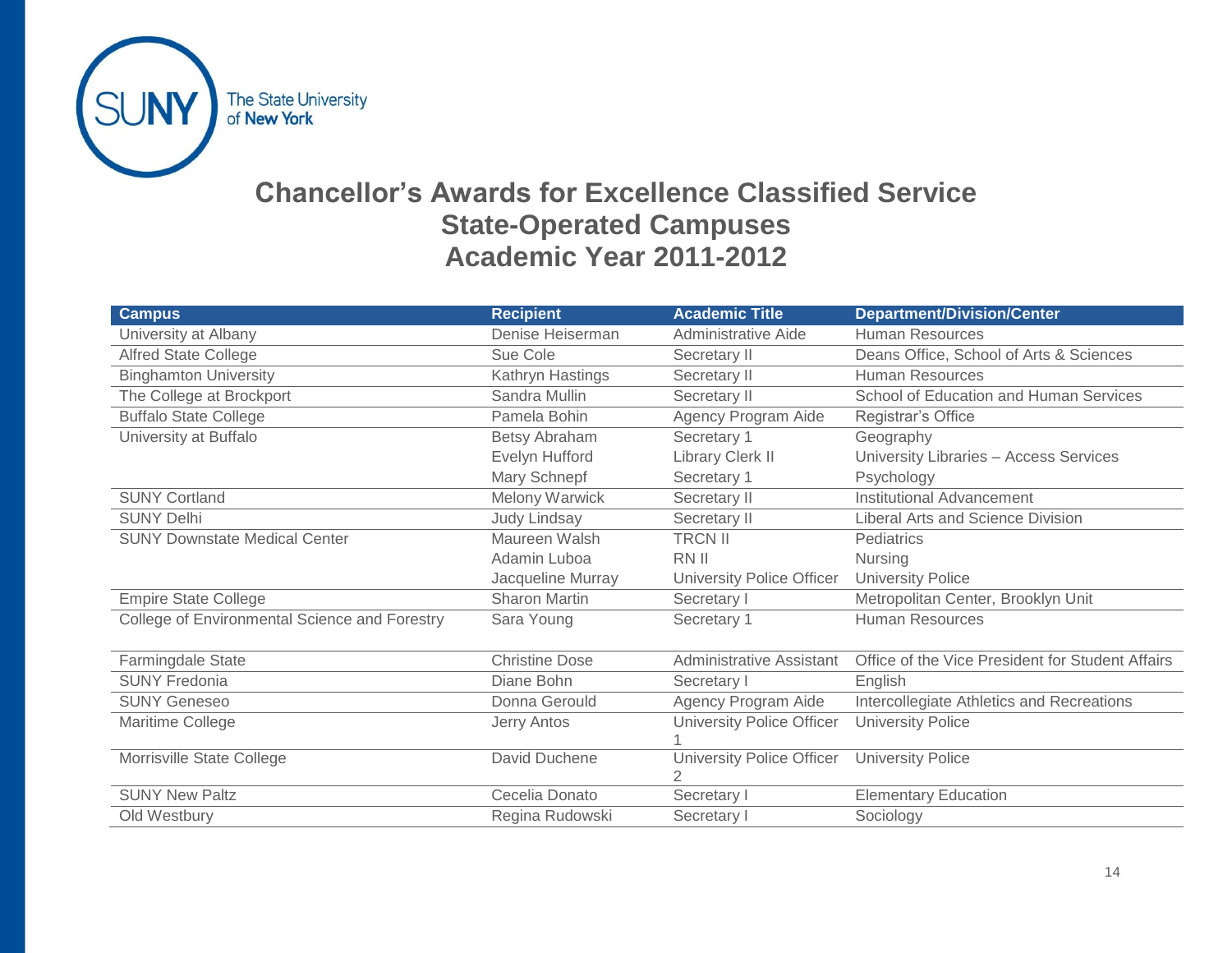| <b>Campus</b>                     | <b>Recipient</b>           | <b>Academic Title</b>                                                                          | <b>Department/Division/Center</b>            |
|-----------------------------------|----------------------------|------------------------------------------------------------------------------------------------|----------------------------------------------|
| <b>SUNY Oneonta</b>               | Malachi Reardon            | <b>Building Trades</b><br>Manager                                                              | <b>Facilities Maintenance and Operations</b> |
| <b>SUNY Plattsburgh</b>           | Jill Myers                 | Secretary II                                                                                   | Social Work/HDFR/Counselor Education         |
| <b>Purchase College</b>           | Jaime Caiado               | <b>Plant Utilities Engineer</b><br>2                                                           | Facilities Management - Heating Plant        |
| <b>Stony Brook University</b>     | Colleen Florsz             | <b>Calculations Clerk 2</b>                                                                    | <b>Student Health Service</b>                |
|                                   | Lynne Foerster             | Secretary II                                                                                   | Asian and Asian American Studies             |
|                                   | Jeanne Quagliata           | <b>Calculations Clerk 2</b>                                                                    | Library Director's Office                    |
| <b>SUNYIT</b>                     | Michael Taman              | Carpenter                                                                                      | <b>Facilities</b>                            |
| <b>SUNY System Administration</b> | Joseph DiPace              | <b>Plant Utilities Engineer</b><br>2                                                           | Plaza Operations - Engineering               |
| <b>Upstate Medical University</b> | <b>Gwendolyn Spadafore</b> | Pediatrics<br><b>Multispecialty Clinics</b><br><b>Outpatient Medical</b><br>Records Supervisor | <b>Pediatrics Business Services</b>          |
|                                   | Keith Adams                | Cleaner                                                                                        | <b>Environmental Services</b>                |
|                                   | Debra Walczyk              | <b>Patient Service</b><br>Manager                                                              | Nursing, OR Department                       |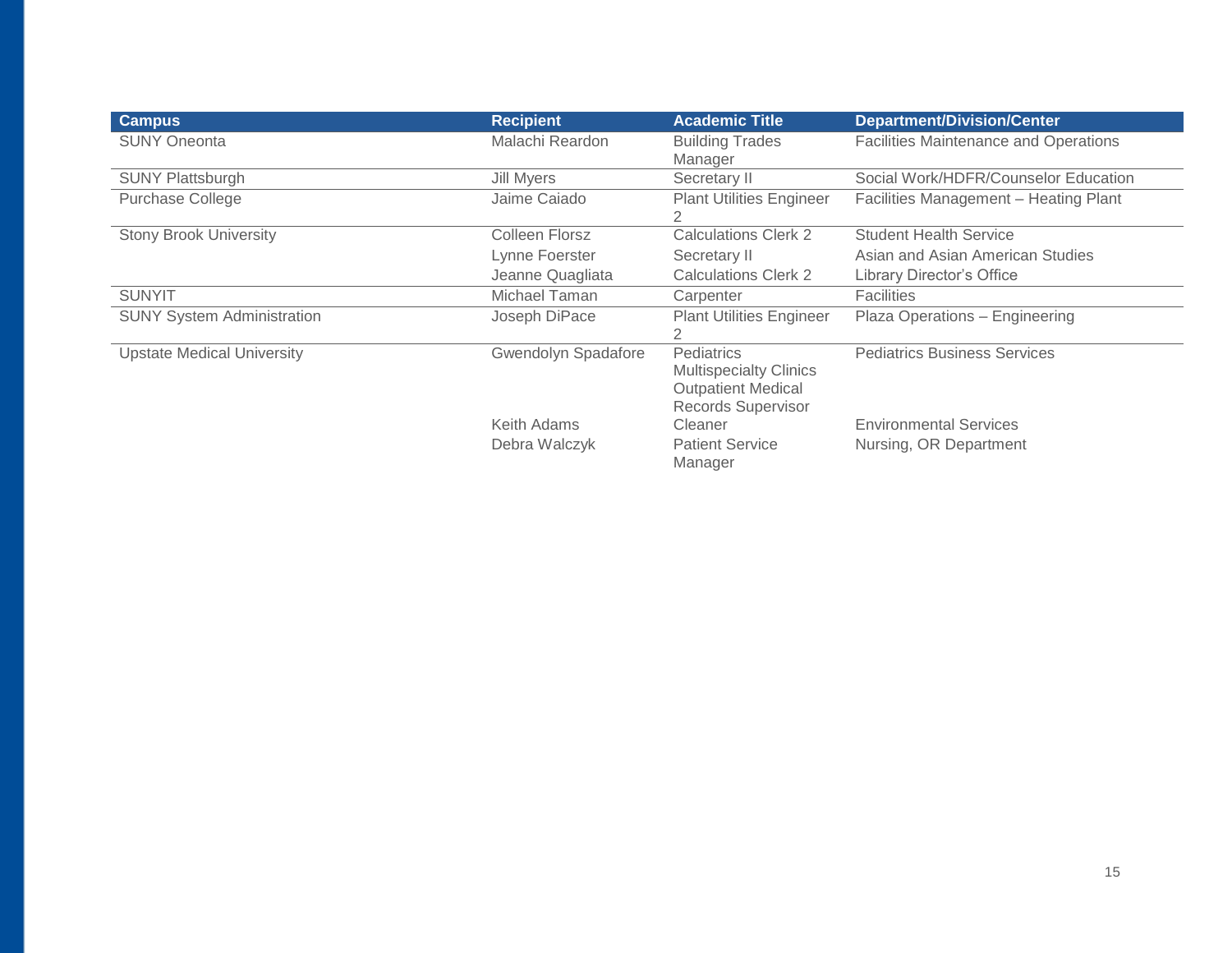

## **Chancellor's Awards for Excellence Classified Service Community Colleges Academic Year 2011-2012**

| <b>Campus</b>                            | <b>Recipient</b>       | <b>Academic Title</b>       | <b>Department/Division/Center</b>      |
|------------------------------------------|------------------------|-----------------------------|----------------------------------------|
| <b>Broome Community College</b>          | Debbie Lake            | Senior Recorder             | Registrar's Office                     |
| Cayuga Community College                 | Carol MacKenzie        | Principal                   | <b>Foundation Office</b>               |
|                                          |                        | Stenographer                |                                        |
| <b>Columbia-Greene Community College</b> | Carl Nabozny           | Multi-Media                 | <b>Library and Media Services</b>      |
|                                          |                        | Coordinator                 |                                        |
| <b>Corning Community College</b>         | <b>Kenneth Lewis</b>   | Custodial                   | <b>Physical Plant/Science Building</b> |
|                                          |                        | Worker/Cleaner              |                                        |
| Fashion Institute of Technology          | Gina Mackey            | Administrative              | <b>AMC Department</b>                  |
|                                          |                        | Secretary                   |                                        |
| Fulton-Montgomery Community College      | <b>Susanne Sammons</b> | <b>Technical Assistant</b>  | <b>Student Development Center</b>      |
| <b>Genesee Community College</b>         | Cheryl Young           | Secretary                   | Math/Science Department                |
| <b>Herkimer County Community College</b> | Diane Palmieri         | Senior Account Clerk        | <b>Bursar's Office</b>                 |
| <b>Hudson Valley Community College</b>   | Patricia Kaiser        | Data Analysis               | Library                                |
|                                          |                        | Coordinator II              |                                        |
| Jamestown Community College              | Dale Frye              | <b>Custodial Worker I</b>   | <b>Building and Grounds</b>            |
|                                          |                        |                             |                                        |
| Jefferson Community College              | Brenda Joy Hatch       | Senior Stenographer         | <b>Academic Affairs</b>                |
| Mohawk Valley Community College          | Michael Kopec          | Labor Supervisor            | <b>Facilities and Operations</b>       |
|                                          |                        |                             |                                        |
| <b>Monroe Community College</b>          | Sue Smith              | Management                  | <b>Academic Services</b>               |
|                                          |                        | Assistant                   |                                        |
| Nassau Community College                 | Linda Lindsey          | Secretary                   | <b>Office of Students Activities</b>   |
| Niagara County Community College         | Cynthia Drew           | Stenographer                | <b>Student Life</b>                    |
| North Country Community College          | <b>Edna Bowers</b>     | <b>Account Clerk/Typist</b> | Campus and Student Life Ticonderoga    |
|                                          |                        |                             | Campus                                 |